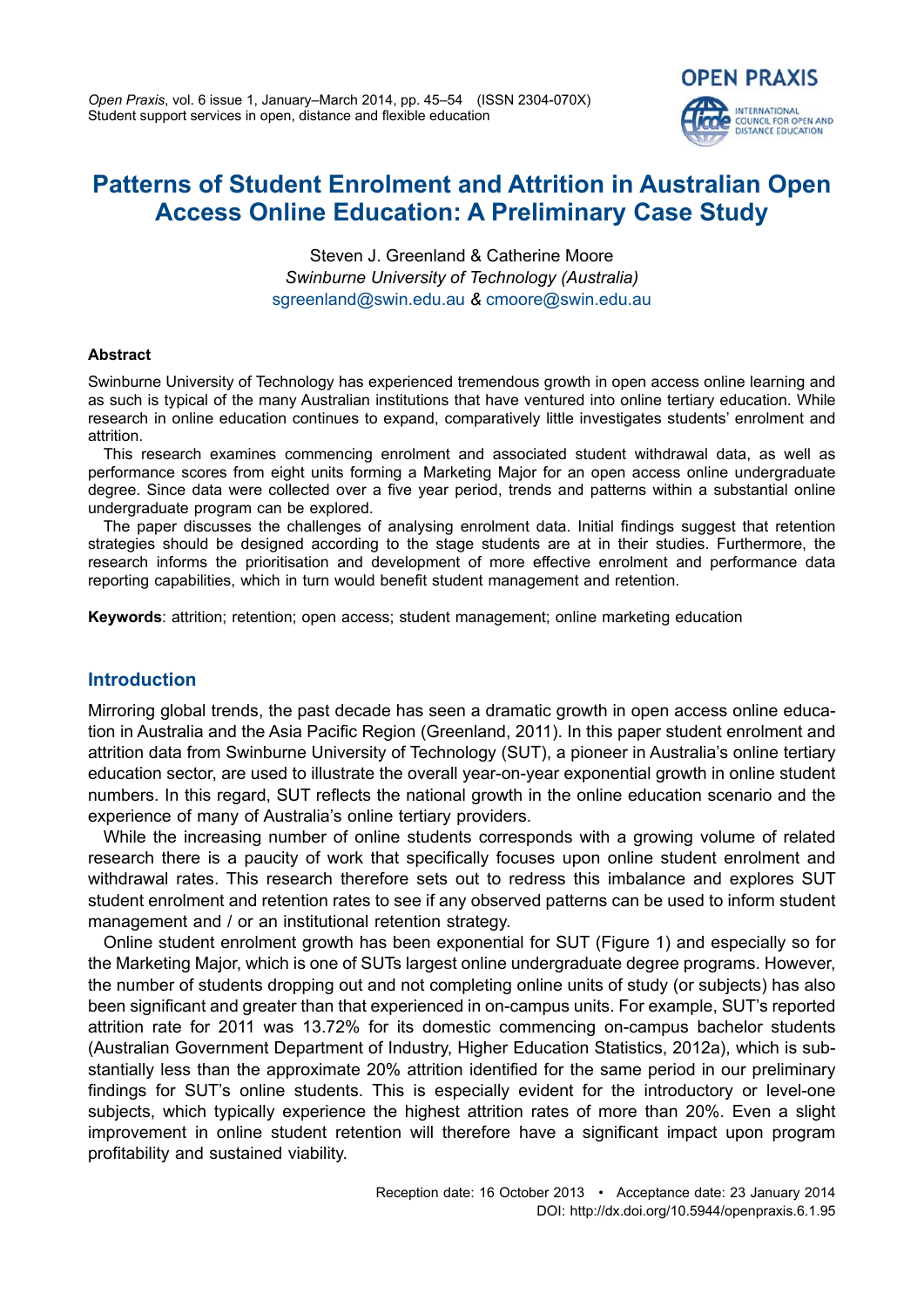

**Figure 1: Growth of open access online education within Swinburne University of Technology (SUT), Australia**

The analysis of enrolment and withdrawal data on the SUT Marketing program presented in this paper forms part of a larger funded study—another component of which is an ongoing investigation of student motives for withdrawal. This aspect of the research involves telephone depth interviews with students who dropped out and did not complete SUT units between 2012 and 2014. Combining knowledge of patterns of unit attrition with an understanding of the drivers of withdrawal facilitates effective student management and retention strategy development. Top-line findings from the ongoing study investigating motives for withdrawal are also discussed in the conclusion.

#### **The Swinburne Context**

SUT's portfolio of undergraduate unit of study commencing enrolments (CE) has grown from a tiny 13 CE back in 2000 to over 30,000 CE in 2012 (Figure 1). These numbers traverse some 60 plus units of study. A unit of study is defined as a 13 week course encapsulated into one "study period" (SP). Students may enrol in multiple units of study per study period (up to four units) in each one of four study periods per year (SP1 to SP4). In order for a student to gain candidature for an award of a Bachelor degree, they normally complete 24 units of study, over two to ten years.

Swinburne's growth in open access online education (as outlined above) was achieved in partnership with Open Universities Australia (OUA) "a national leader in online higher education" (OUA, 2013). OUA is a collaborative venture with several Australian leading universities, of which SUT is a shareholder and provider partner. Some 20 Australian higher education / tertiary providers offer online units of study and / or full award programs with OUA.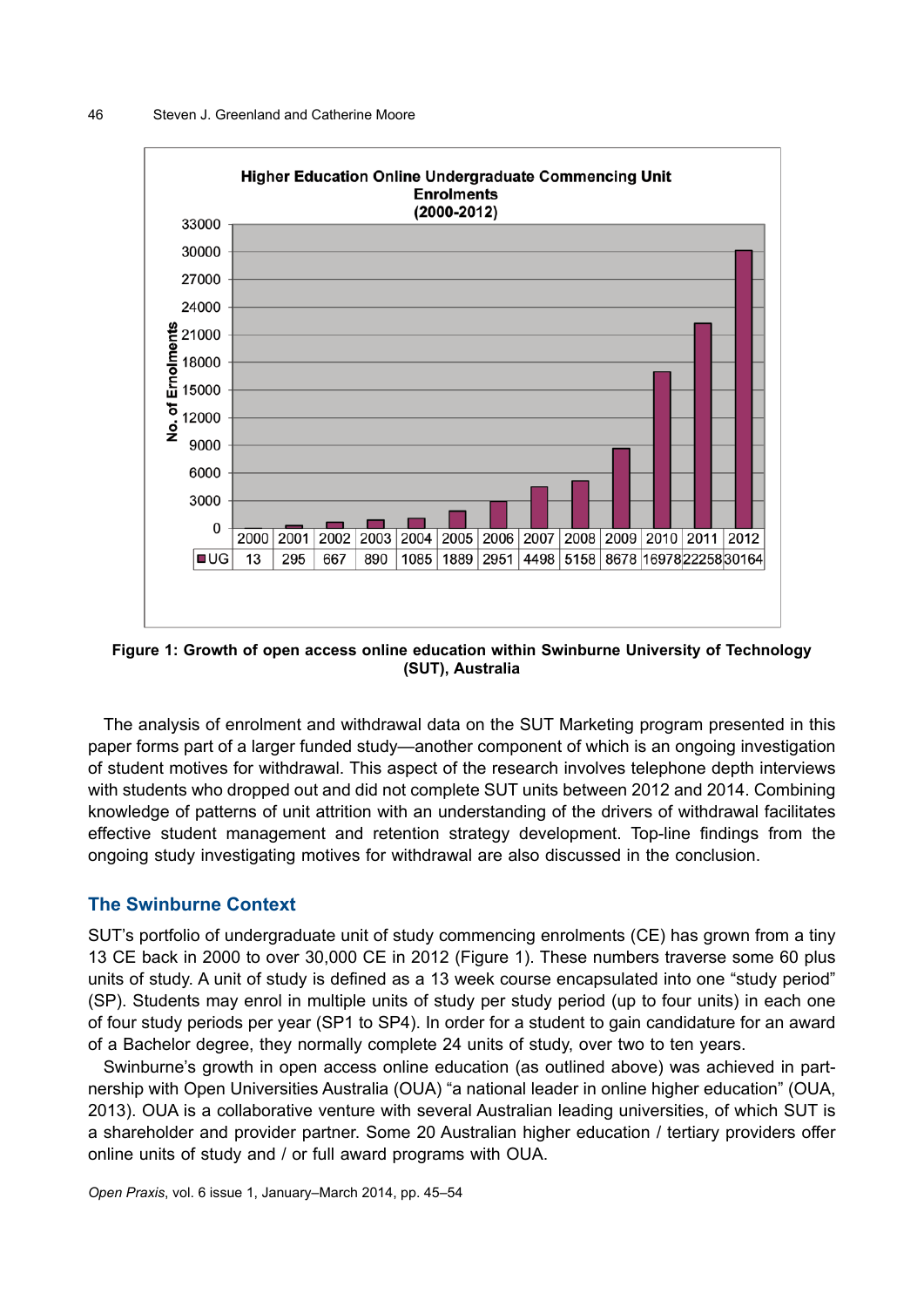The dynamic between providers sees many award programs being delivered collaboratively, i.e. anywhere from two to sixteen providers may be contributing to one undergraduate program. In essence OUA can be described as an online educational brokerage and is therefore not the same as the Open University of the United Kingdom for example, which is a university in its own right. In 2005, SUT commenced delivery of undergraduate Marketing units in partnership with OUA as part of a Marketing Major (MM) for the online delivered Bachelor of Business degree.

In 2008 the MM comprised several units of study delivered through a combination of SUT units of study along with several other Australian university providers in the OUA stable. By 2012 the MM comprised nine units, all accredited and delivered by SUT, eight of which were taught by the Marketing teaching team, with one unit taught by the Statistics team. Over the five year period the data were collected, the MM went through several modifications and unit frequency schedules. For example, initially units of study were delivered once per year in any one of the four back-to-back 13 week study periods (in alignment with the OUA standard undergraduate schedule). In 2012, due to the significant increase in commencing enrolments (Figure 2), the level one open access introductory MM unit of study "*Introduction to Marketin*g" was delivered across all four study periods. The majority of other MM units of study ran two out of the four study periods, sequenced appropriately to allow for smooth student study progression.

It is important to be familiar with the difference in enrolment requirements for SUT's open access online units of study as compared with its on-campus delivery. For example, students enrolling through "OUA" can and often enrol for individual units of study as they do not have to enrol in a whole program, i.e. degree outcome. Furthermore, provided students enrolling through OUA withdraw by the pre-census withdrawal deadline they may do so without full financial or any academic penalty. Within this scenario, students enrolling via OUA have the flexibility and freedom to be able to dip into and trial units and taste them, unlike their on-campus counterparts. In a recent longitudinal study by Boston, Ice and Burgess (2012, p. 5) one of their main conclusions was that students' enrolments in online study was found to "be more exploratory than in the traditional university." In other words students found the flexibility of online learning an enabler affording them the chance to try out study options before committing to full programs. Boston *et al*.'s (2012) conclusion may also provide some insight for the number of students we observe withdrawing from online units in our context. For example, some students appear to be sampling in the open access level-one units, prior to committing to a course of study. In addition, students studying via OUA with our University, have "open access" to all first year, level one units of study, i.e. no entry requirements or restrictions to trial. Consequently and observationally units of study delivered in partnership with OUA tend to have significantly higher official withdrawal rates compared to on-campus units where students must commit and enrol onto full degree programs.

Moore and Signor (2014, p. 366) related the importance to educational providers of how attrition rates "are often associated with quality learning outcomes" by both the Australian Government, and the sector itself. This can be evidenced in part through two perspectives: 1) the annual reporting requirements of Australian higher education providers to the government on student enrolment, attrition, retention, and progression rates; and 2) through the annual Australian publication of "The Good Universities Guide" (2013), which refers to student attrition as one of its "quality" factors in rating higher education providers. This publication is widely available to prospective students to help determine which educational provider they may wish to study with.

There are several bodies of literature within the online education space that should be highlighted in context within the discussion around attrition and retention. As a preliminary study into patterns of student online enrolments and attrition, this study does not explore engagement techniques specific for online students. However it is noted that many studies with a focus on this aspect have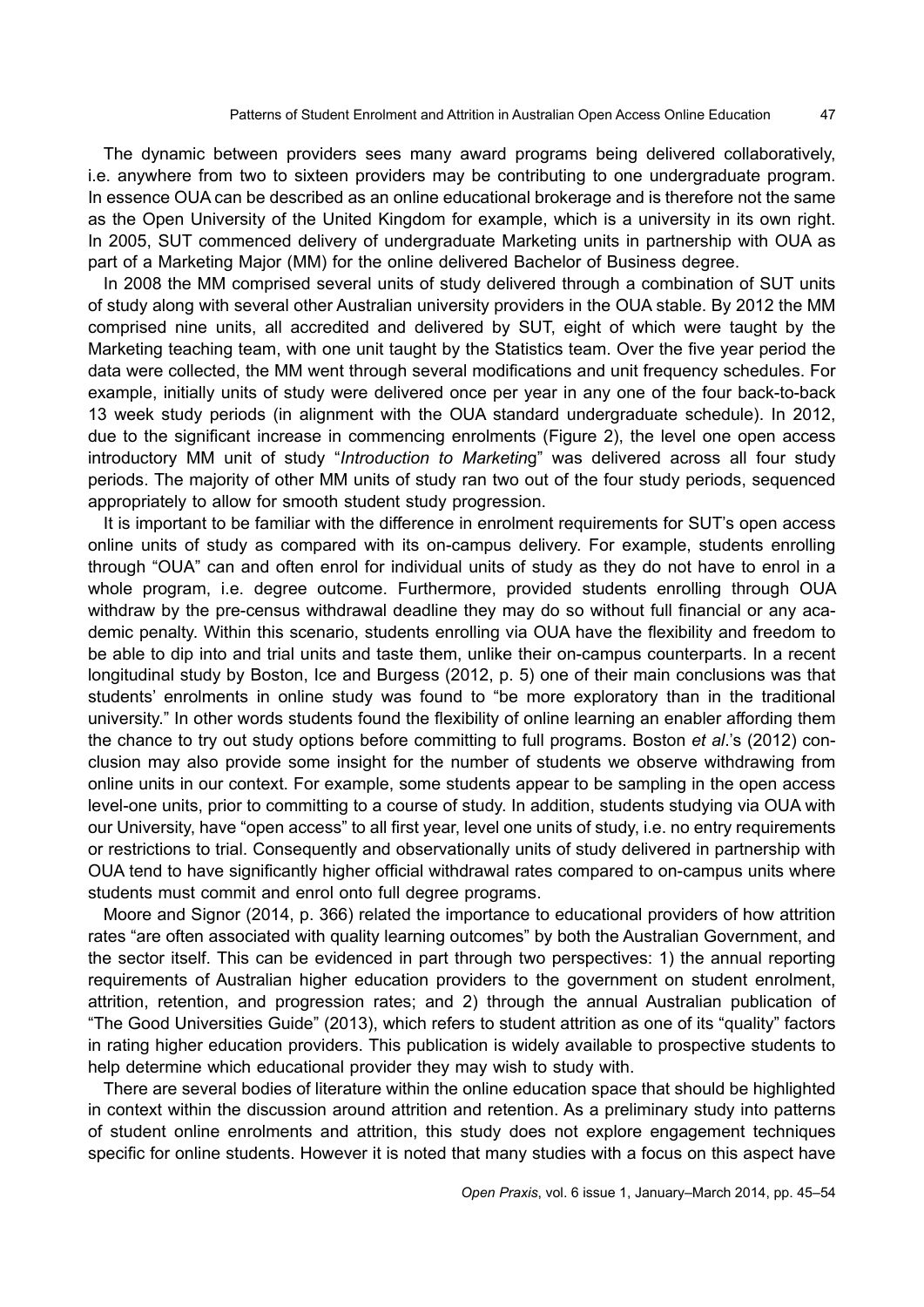been published and may shed light on attrition rates, for example "emotional intelligence" as a factor (Berenson, Boyles & Weaver, 2008); "communities of practice" (Wenger, 1998; Stacey, Barty & Smith, 2005); and "social presence" (Leong, 2011).

Despite rapid growth of research into open access online education, compared to traditional classroom teaching (accessed through selected entry i.e. universities' entry requirements) the topic remains largely under explored and there are numerous fruitful avenues for further research. One area with few studies relates to the secondary data sources of enrolment, attrition and performance data.

This research investigates the trends in these data for eight MM undergraduate units of study, delivered by the Marketing teaching team over a five year period (2008 to 2012), as well as discussing the challenges that such an analysis presents.

# **Contextualising the growth of online education in Australia**

Open access online education in a global context has seen real growth in participation and up take by both students and educational institutions alike in response to social and political policy aspirations (Brown & Adler, 2008) and earlier demands for equity and access to quality educational opportunities (Dowd, 2003). Australia is no different in these endeavours; for example, Moore and Signor (2013) reported on the Australian Government's political agendas of both credentialing higher numbers of students within the 25–34 year-old age bracket and the government's "uncapped student demand scenario" (p. 2750). Both of these agendas have had notable impact on Universities within Australia and how they respond to fulfilling these objectives. Universities in the Australian context have limitations regarding their "bricks and mortar" investment in campus development due to funding and the paradoxical geographical placement of its students across vast states and territories. In addition the previous Australian Government (2007–September 2013) undertook to invest in a national infrastructure rollout of broadband technologies across the country to support access for business and education. As a result of these environmental shifts in the higher education sector, observationally there have been "recent and significant shifts in several Australian universities' vision and mission statements to further embrace online education in order to attract working Australians" (Moore & Signor 2013, p. 2750). Swinburne University of Technology has certainly embraced this "paradigm shift" with its 2012 private start-up venture "Swinburne Online" in parallel but distinct from its partnership with OUA.

In addition, helping to situate the Australian experience of rapid growth in online education over the last decade within the global scene is Hart's (2012) literature survey and review. Hart's (2012, p. 19) review presented clearly focused discussion on the proliferation "over the last eight years" of online educational courses within an American setting. Hart found persistency, i.e. leading to retention, on behalf of the student could be measured by many factors. It is becoming clearer therefore, that we are all in flux as the global trend in the shift to online education is gaining momentum and quality student outcomes are expected.

Contributing to this changing education environment we see and can begin to understand some of the rapid growth we have experienced in our online Marketing units' student cohorts. For example, the Australian Government Department of Industry, Higher Education Statistics (2012b) reported OUA's official number of individual students enrolling in online higher education to be well in excess of 58,000 individuals (a reported increase of 7.3% on OUA's 2011 enrolment data). Noteworthy is, that each individual is likely to be enrolling in multiple units of study across the four study periods. Unfortunately this level of granularity in the data is not available and is considered "commercial-in-confidence" at this time.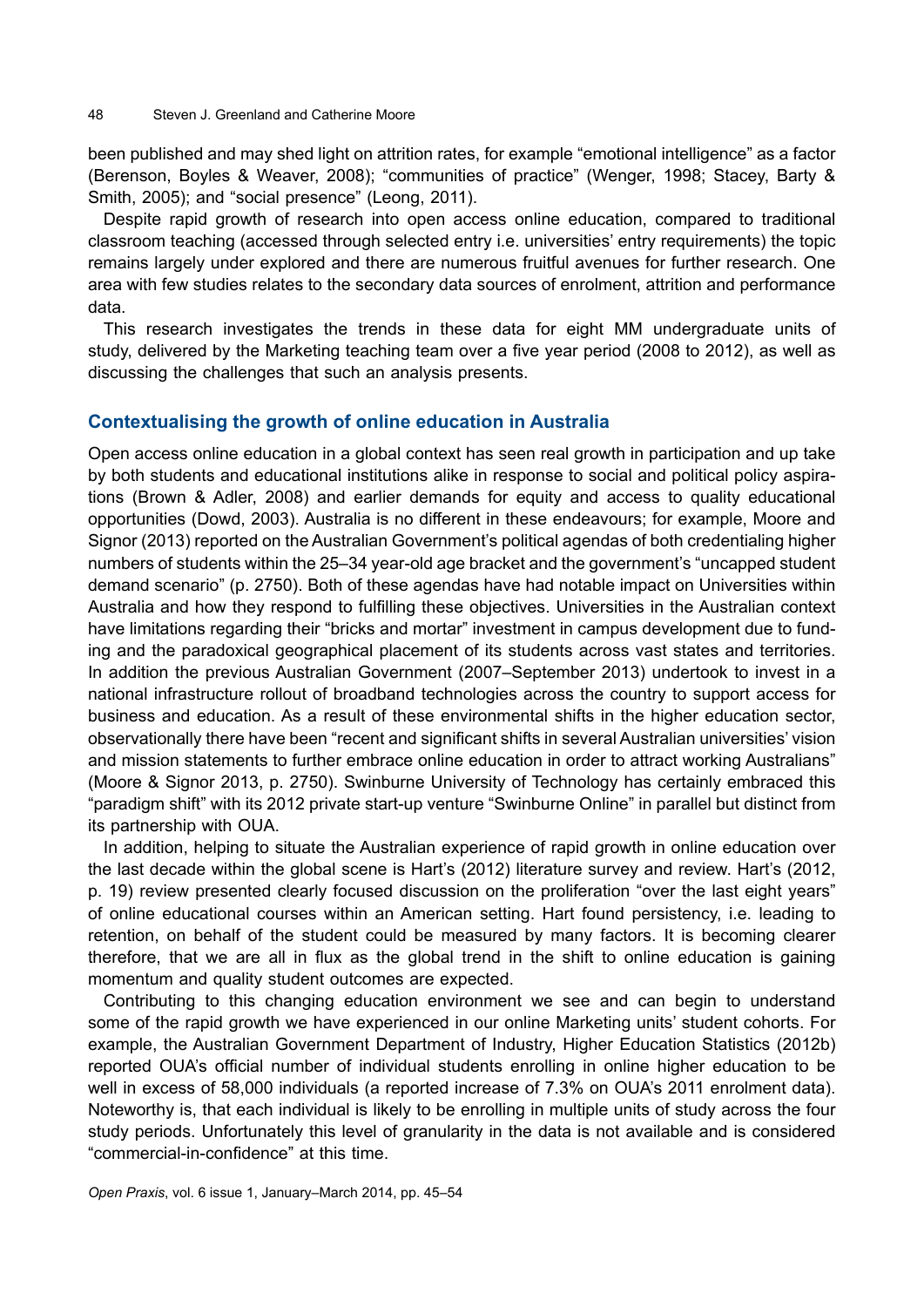With the observed growth in the choice of online study by students comes the importance for learning institutions to both scrutinise and question their secondary data resources. We believe that these data resources hold valuable and insightful information for learning institutions to better their administrative and educational operations within the online learning environment for students.

### **Research objectives and methodology**

The research data were extracted from records of SUT unit enrolment and withdrawal statistics, as well as the associated unit results reports. In both instances data were available for each study period. Units examined in this preliminary phase of the research ran from Study Period (SP) 1 2008 to SP2 2012 (i.e. across 18 study periods in total).

While the data examined are fairly simplistic in nature, a number of challenges were encountered in their retrieval. At SUT the annual unit enrolment and withdrawal statistics were recorded in Excel spread sheets. However, the related unit results data were recorded in Word tables compiled for each study period. Furthermore cells in these results tables contained more than one data item. Consequently the unit student performance statistics could not be simply copied and posted into the file containing the unit enrolment and withdrawal data. The incompatibility and formatting issues associated with the two different data sets meant that compiling the different statistics into one data resource required manual data entry and many hours to copy, record and back-check the various and numerous data items. The data file was initially entered into an Excel spread sheet before transferring to SPSS for analysis.

Withdrawal details comprised student numbers withdrawing before the unit census date (pre-census), which allows students to withdraw without financial or academic penalty and usually occurs in week four of a study period, as well as student numbers withdrawing after the census withdrawal deadline (post-census), which allows students to withdraw without academic penalty but losing unit fees and usually occurs in week seven of a study period. Withdrawal or attrition rates were then derived by expressing the number of attriting students as a percentage of the total number of students enrolled onto a unit. Student result or performance details comprised numbers of students attaining particular grades for each unit as well as the overall grade point average (GPA).

# **Findings**

Student enrolment data for the SUT online Marketing Major that runs for Open Universities Australia support the widely reported global increase in online education, for example Hart (2012) and Greenland (2011) and confirm that the tremendous growth rate has also been experienced in the Marketing discipline. Between 2008 and 2012, a period when on-campus SUT Marketing student numbers have remained fairly stable, online unit enrolments experienced a more than five-fold increase (Figure 2). Please note that the 2012 data only relate to two study periods in the first half of the year and traditionally the third study period experiences the highest enrolment for each year due to OUA marketing schedules.

Unit student withdrawal rates were observed at 20.6% for the level one introductory unit and showed consistent decline with advanced unit level: a mean withdrawal rate of 13.3% for level two units and 11.4% for level three units. This finding suggests that students who progress beyond introductory stages are more likely to complete their higher-level studies, a finding consistent with research by Boston *et al*. (2012). By definition, the drop-out of less committed / capable students at early stages implies a more committed / capable student cohort in advanced stages. However further analysis of declining withdrawal rates in latter units of study forms another research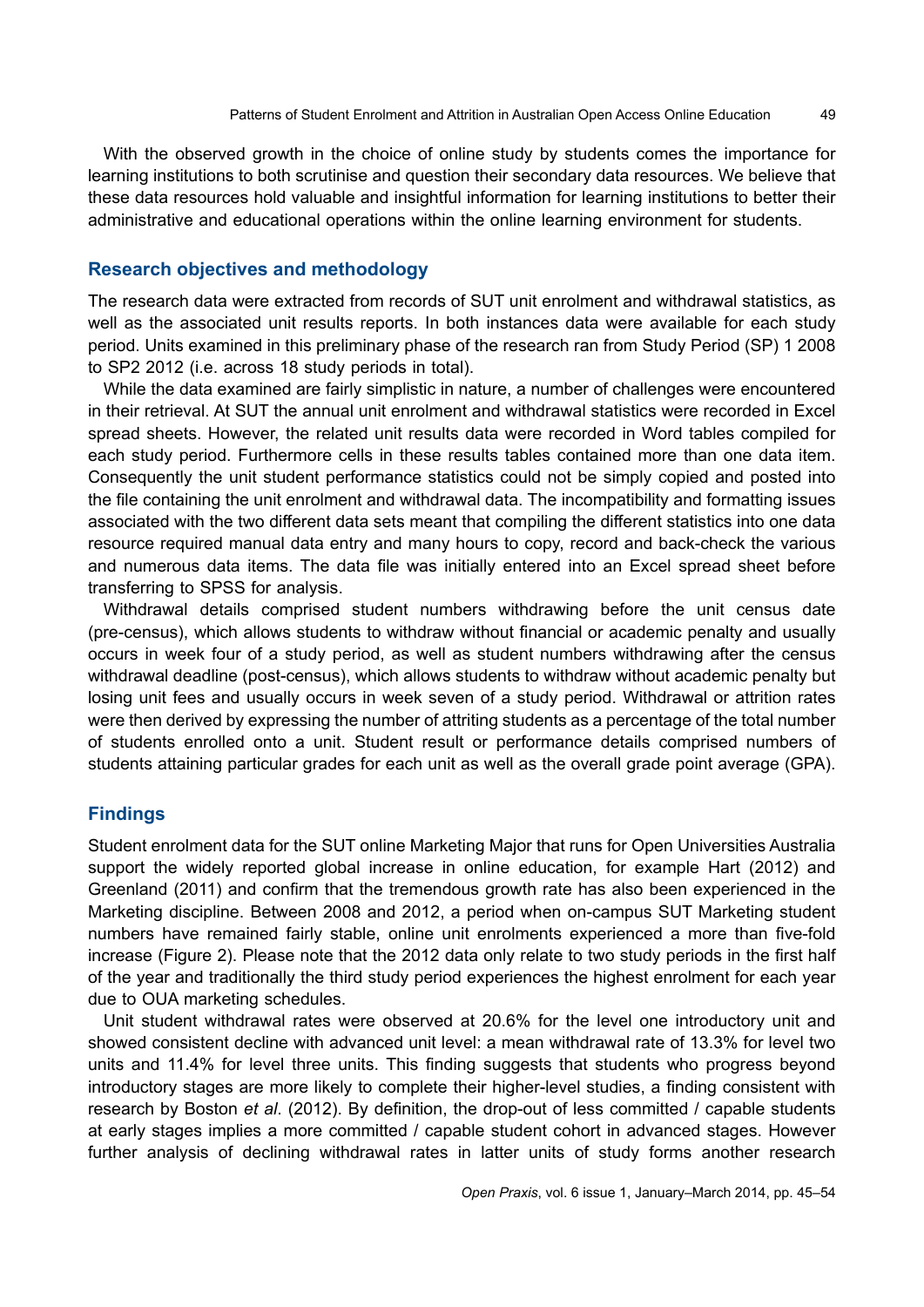

**Figure 2: Overall student enrolment (commencing units) in the SUT Marketing Major from SP1 2008 to SP2 2012**



opportunity. For example, level two and three units generally have smaller cohorts and this may also impact upon student success.

As might be anticipated, given the associated financial penalty, pre-census withdrawal rates were much higher than post-census withdrawal rates, which was fairly consistent at an average of approximately 5% across all four study periods. Pre-census withdrawal rates, however, do vary by study period and were notably higher in the second half of the year especially so in SP4 (Table 1). SP4

|                               |  |  |  |  |  | Table 1: Mean overall withdrawal rate (pre and post-census) for 2008–2012 Marketing units by |  |  |  |  |
|-------------------------------|--|--|--|--|--|----------------------------------------------------------------------------------------------|--|--|--|--|
| study period of unit delivery |  |  |  |  |  |                                                                                              |  |  |  |  |

| <b>Study period</b>                      | SP <sub>1</sub> | SP <sub>2</sub> | SP <sub>3</sub> | SP <sub>4</sub> |
|------------------------------------------|-----------------|-----------------|-----------------|-----------------|
| <b>Pre-census mean withdrawal rate</b>   | 8.2%            | $8.0\%$         | 9.5%            | 12.3%           |
| Post-census mean overall withdrawal rate | 5.5%            | 5.5%            | 5.2%            | $4.1\%$         |
| Mean overall withdrawal rate             | 13.7%           | 13.4%           | 14.7%           | 16.4%           |

*Source:* SUT 2008–2012 unit enrolment and withdrawal data.

*Open Praxis*, vol. 6 issue 1, January–March 2014, pp. 45–54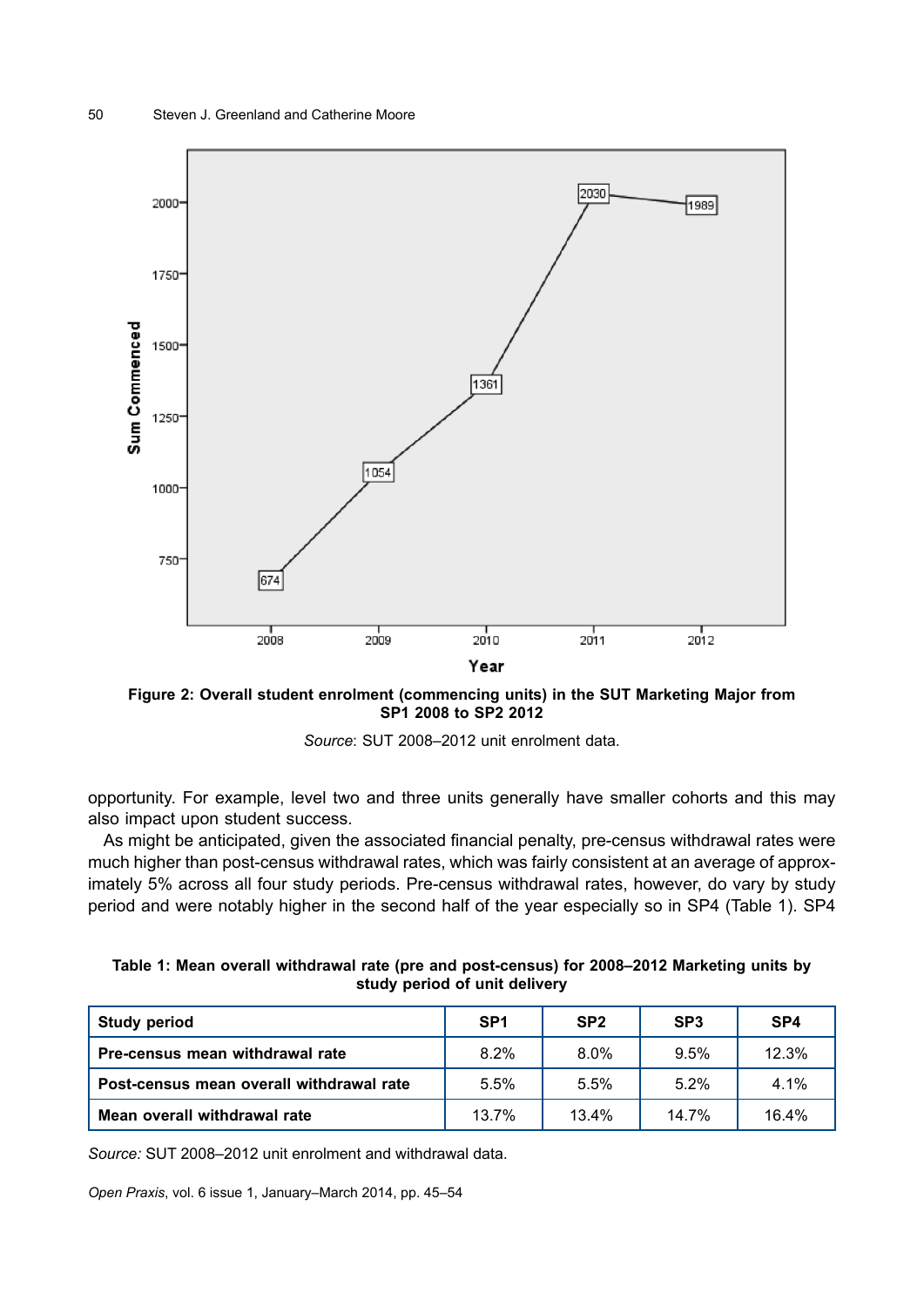

**Figure 3: Overall mean student withdrawal rate for units in the SUT Marketing Major from SP1 2008 to SP2 2012**



commences at the end of November / start of December each year and it therefore seems likely that other personal commitments during the seasonal festive period take their toll on academic studies (this avenue of study is currently being investigated in another component of this research).

Since 2008 the overall average SUT online Marketing unit withdrawal rate showed constant decline (Figure 3). (NB. The 2012 data is inconclusive since it reflects only two out of four study periods).

The decline in withdrawal over time could be because later level two and three units did not run in 2008—by 2010 level three units were up and running so the initial high attrition rate may be because units were predominantly level one units in 2008! Nevertheless new online set ups should be aware that they may initially experience higher drop-out rates. Also retention does appear to improve as the institution becomes more familiar with and more adept at retaining students. Another plausible interpretation is that students have become increasingly savvy in their online learning capabilities during this period (2008 to 2012) and / or SUT has progressed along a learning curve in terms of its online education abilities, which has facilitated improving retention and attrition amongst its online students.

A negative correlation (-0.329) significant at the 0.05 level (2-tailed) was observed between the pre-census withdrawal rate and grade point average (GPA): A higher pre-census withdrawal rate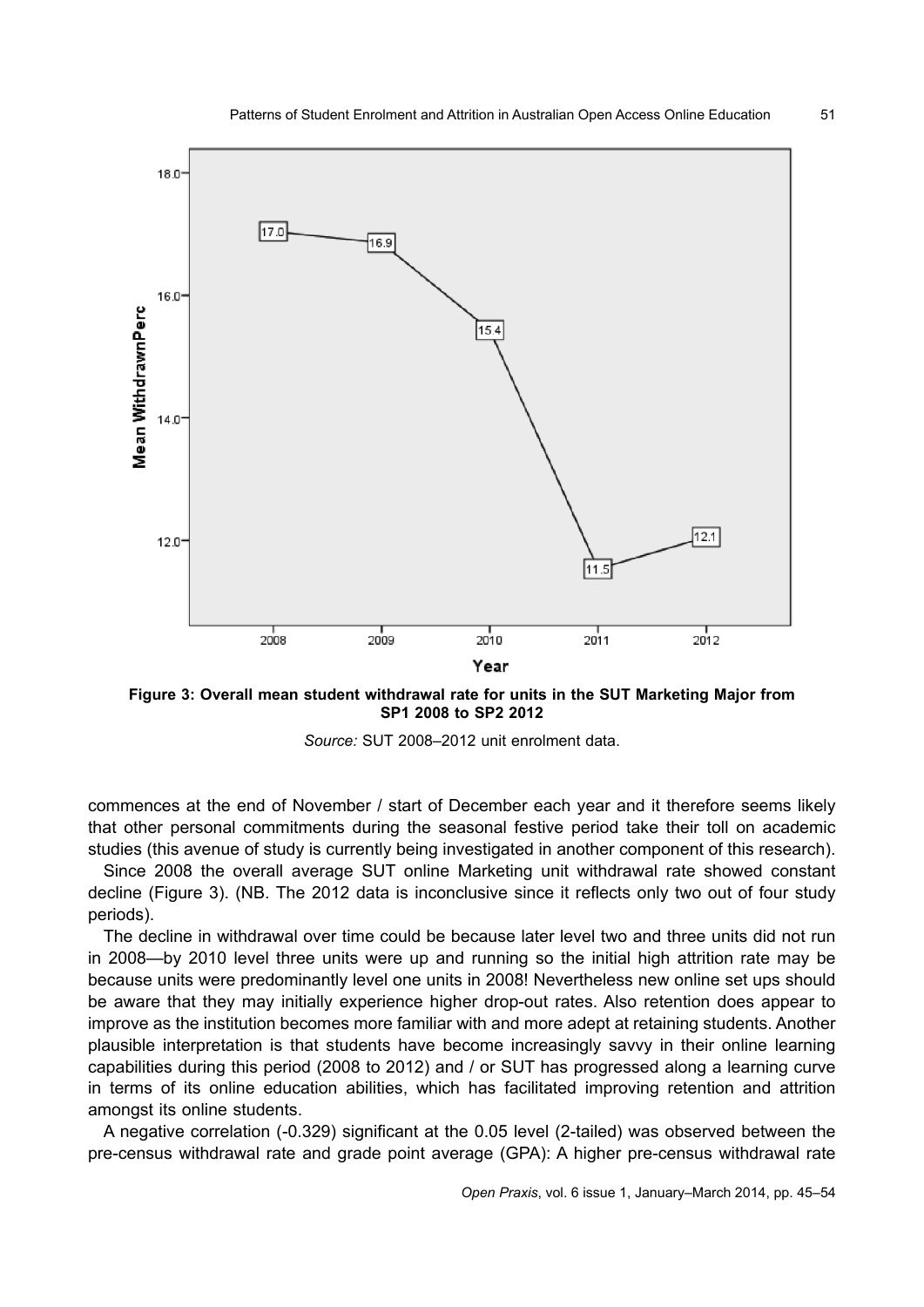#### 52 Steven J. Greenland and Catherine Moore

correlated with a significantly lower GPA. This result suggests that students are more likely to perform poorly on units with a higher proportion of drop-out at the pre-census stage. This finding in the Marketing discipline's online units also has some affinity with Boston *et al*.'s (2012, p. 5) longitudinal finding that "the ability [for students] to maintain an adequate GPA was, not surprisingly, found to be a meaningful predictor of retention."

#### **Discussion and conclusions**

The research confirms the tremendous growth in online undergraduate Marketing students over the past five years. The significant numbers of online Marketing students mean that any small reduction in attrition achieved, especially at the pre-census stage, can have a very positive impact upon student retention and thereby greatly enhance university revenues. Furthermore the apparent correlation between GPA and attrition suggests that reducing attrition rates may also have a positive impact upon student performance and therefore satisfaction. In this regard the Australian publication of "The Good Universities Guide" (2013), is correct in highlighting student attrition as one of its "quality" factors in rating higher education providers.

The exploratory analysis presented in this paper reveals that online student retention and attrition vary according to unit level. Hence retention strategies should be specifically developed and designed according to unit level and the stage that students are at in their studies. For example, open access level one units are likely to have a set of unique strategies compared to level two and level three units. This observation forms the basis for future investigation by the authors.

The findings also have implications for how online units are managed in terms of teaching resource allocation. Given the high anticipated withdrawal rates associated with online units, when allocating unit teaching resources SUT has operated with an arbitrary 10% anticipated drop in student numbers that commence online units—to date this has not varied by unit level. Clearly the anticipated withdrawal rate and associated resource allocation should vary and be adjusted by unit level and perhaps also by study period. For example, setting the anticipated drop-out rate to 20% for the level one introductory Marketing unit, compared to 13% for level two and 11% for level three units. Once the recording and management of withdrawal information systems are improved and implemented the anticipated withdrawal rate could reflect the actual rate experienced in the previous iteration of the specific unit in question.

The study may also inform e-learning teachers, as well as service providers in terms of prioritising the development of more effective enrolment and performance data reporting capabilities. To facilitate future evaluation of unit attrition rates, as well as effective unit management to optimize student retention, student records should capture and present data in a user friendly format. Such a system should capture on a unit basis for each study period not only student enrolments and withdrawals, but also student performance statistics. Monitoring these data should help to identify units with higher or lower attrition and performance rates—in doing so examples of best practice may be identified, as well as those units in need of attention. The historical records can then also provide the benchmark data by which subsequent unit attrition may be monitored and the effectiveness, or otherwise, of implemented retention strategies evaluated. Improving the manner in which both results data and withdrawal data are recorded and compiled will therefore facilitate future analysis and the design of strategies for improving student retention.

These exploratory findings provide benchmark data by which the success or otherwise of future actions that aim to improve student retention can be evaluated. They also highlight the need for further investigation into motives for withdrawal and as to why retention rates vary between units. This will help to develop best practice approaches for improving retention.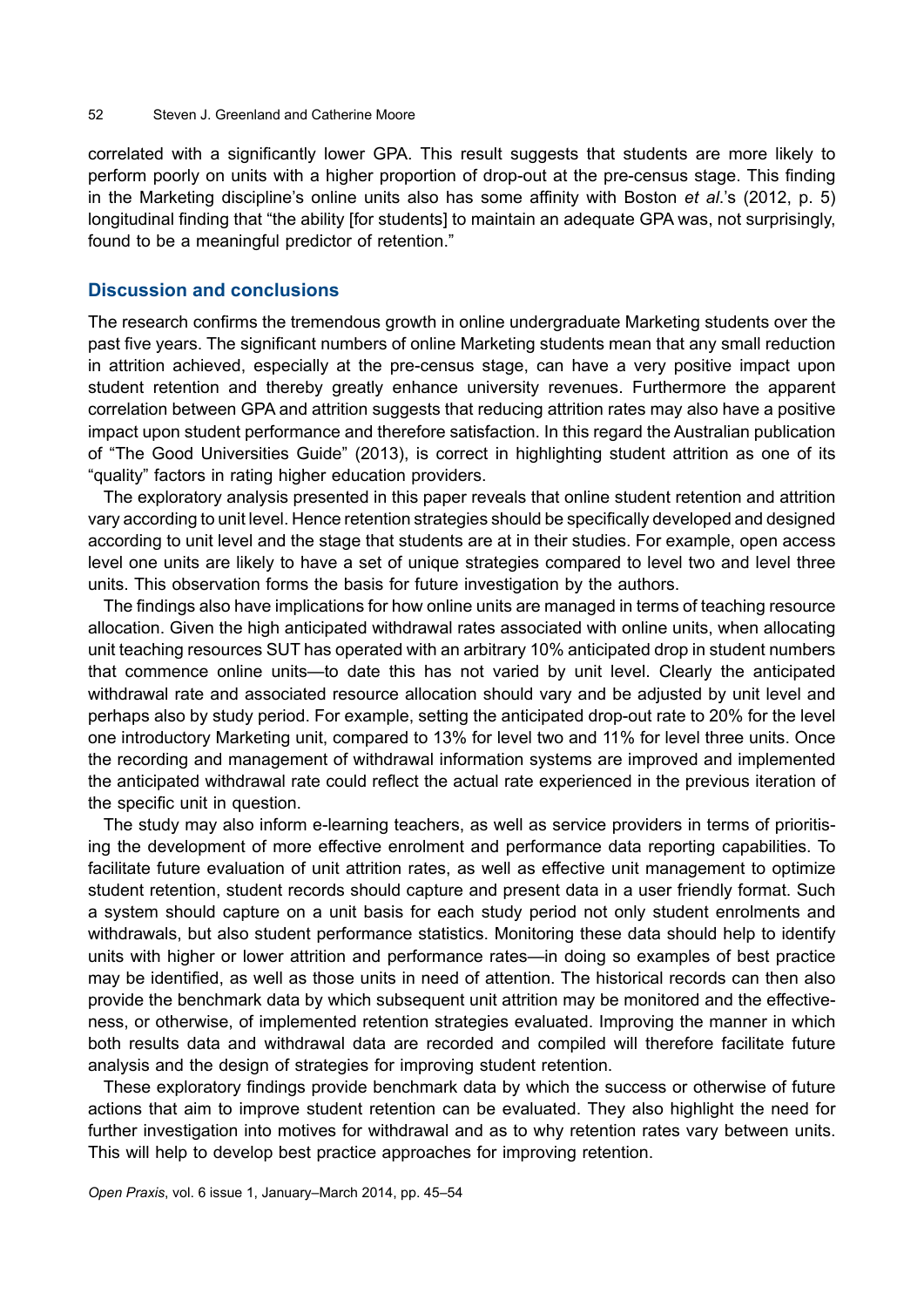As mentioned in the introduction, the data presented in this paper form part of a larger ongoing study. Further research is currently being conducted to try to more fully appreciate factors driving pre and post-census attrition. While this data set is still being captured initial analysis of 50 in-depth telephone interviews with students who withdrew from Marketing online units (irrespective of level of study) in 2013 is proving insightful, especially for the planning and development of retention strategies. Analysis of interview data collected thus far indicates that the top five reasons for online student withdrawals in approximate order of frequency of mention are:

- 1. Work related factors such as being too busy with general and unexpected work commitments;
- 2. Personal reasons relating to health, family commitments, bereavement and relationship break up;
- 3. Learner technology problems relating to computer and hardware issues, as well as internet connectivity;
- 4. Learner contexts; student ability and competence in the online environment;
- 5. Poor study and time management skills;

Understanding any evolving patterns of online student attrition in conjunction with appreciating the reasons for dropping out (Angelino, Williams & Natvig, 2007) will provide SUT, and indeed other institutions, with powerful information that can be used to manage and effectively maximise student retention.

Finally, this research is specific to one online Marketing Major, but underlines the potential for, as well as some of the challenges of, using enrolment and withdrawal data to inform teaching practice. Further research involving a wider range of units, might seek to confirm or otherwise the tentative findings and patterns discussed in this exploratory study.

# **Acknowledgement**

The authors would like to acknowledge funding received from Swinburne University of Technology internal competitive grants: 2012: *Taxonomy and Evolution of Online Student Drop-out;* and 2013: *Understanding Drivers of Online Student Attrition*.

# **References**

- Angelino, L. M., Williams, F. K. & Natvig, D. (2007). Strategies to engage online students and reduce attrition rates. *The Journal of Educators Online*, *4*(2), 1–14. Retrieved from EBSCOHost.
- Australian Government, Department of Industry, Higher Education Statistics. (2012a). *Full Year Student Summary, Appendix 4.1: Attrition Rate(a) for domestic commencing bachelor students by State and Higher Education Provider(b), 2001 to 2011(c).* Retrieved from [http://innovation.](http://innovation.gov.au/HigherEducation/HigherEducationStatistics/StatisticsPublications/Pages/default.aspx) [gov.au/HigherEducation/HigherEducationStatistics/StatisticsPublications/Pages/default.aspx](http://innovation.gov.au/HigherEducation/HigherEducationStatistics/StatisticsPublications/Pages/default.aspx)
- Australian Government, Department of Industry, Higher Education Statistics. (2012b). *Open Universities Australia, Appendix 1.1: Unduplicated Number of OUA Students by Age Group, Study Period and Gender, 2012.* Retrieved from [http://innovation.gov.au/HigherEducation/](http://innovation.gov.au/HigherEducation/HigherEducationStatistics/StatisticsPublications/Pages/default.aspx) [HigherEducationStatistics/StatisticsPublications/Pages/default.aspx](http://innovation.gov.au/HigherEducation/HigherEducationStatistics/StatisticsPublications/Pages/default.aspx)
- Berenson, R., Boyles, G. & Weaver, A. (2008). Emotional Intelligence as a predictor for success in online learning. *International Review of Research in Open and Distance Learning*. *9*(2), 1–17. Retrieved from <http://www.irrodl.org/index.php/irrodl/article/view/385/1036>
- Boston, W., Ice, P. & Burgess, M. (2012). Assessing student retention in online learning environments: a longitudinal study. *Online Journal of Distance Learning Administration, XV*(II), 1–6. Retrieved from [http://www.westga.edu/~distance/ojdla/summer152/boston\\_ice\\_burgess152.](http://www.westga.edu/~distance/ojdla/summer152/boston_ice_burgess152.html) [html](http://www.westga.edu/~distance/ojdla/summer152/boston_ice_burgess152.html)